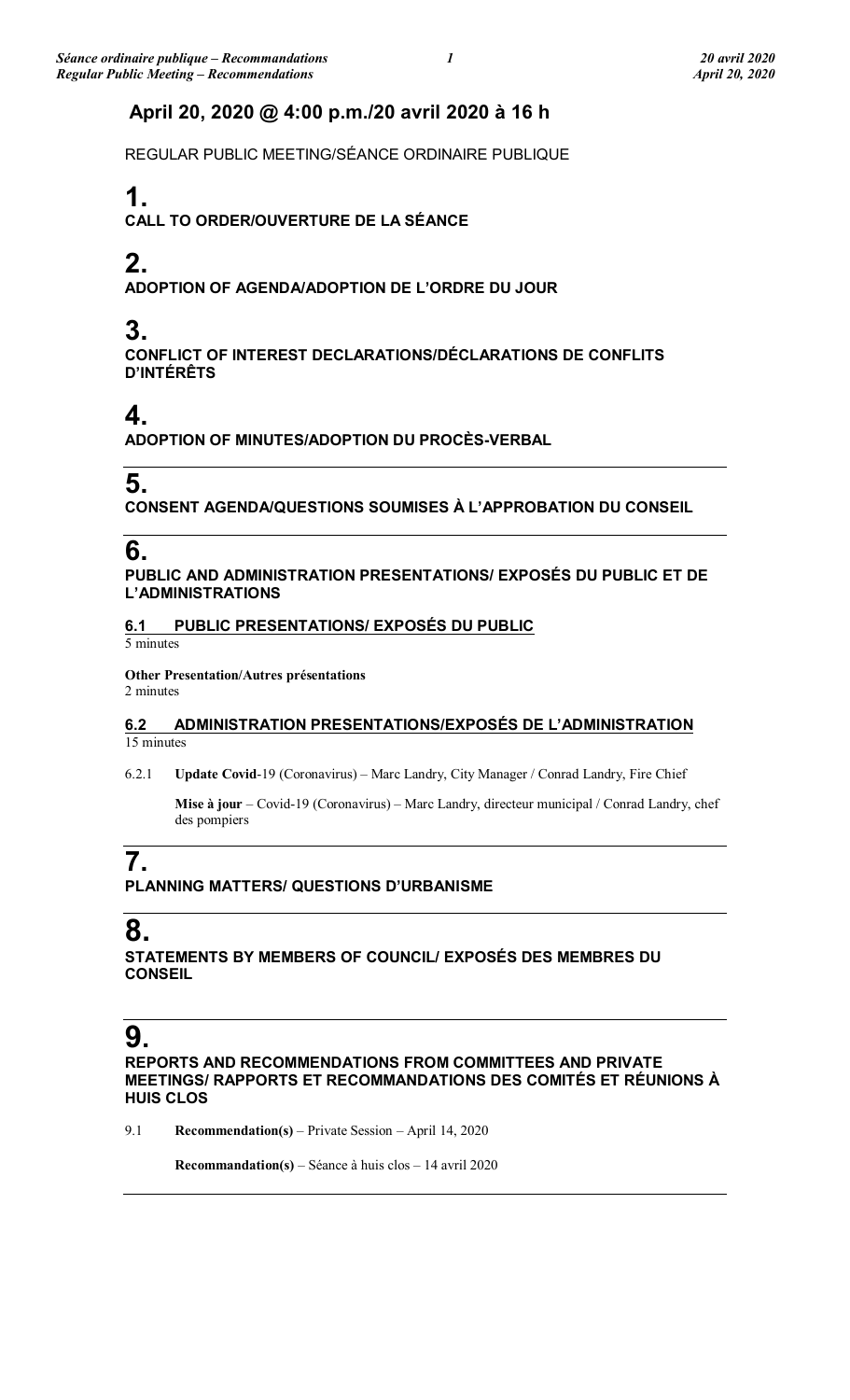### **10. REPORTS FROM ADMINISTRATION/ RAPPORTS DE L'ADMINISTRATION**

10.1 **Audited** Financial Statements and Recommendation of Auditor

#### **Motion:**

- 1. That Moncton City Council approve the 2019 Audited Consolidated Financial
	- Statements; and 2. That Council re-appoint the firm of KPMG LLP as auditors for the City of Moncton for the 2020 fiscal year.

**États** financiers vérifiés et recommandations des vérificateurs

#### **Motion :**

- 1. Que le Conseil municipal de Moncton approuve les états financiers consolidés vérifiés de 2019;
- 2. Que le Conseil reconduise KPMG s.r.l. en tant que cabinet de vérification de la Ville de Moncton pour l'exercice financier 2020.
- 10.2 **Tender TCS20-025** Patching of Asphalt Concrete Pavement Zone A Various Streets

**Motion: That** Moncton City Council award Tender #TCS20-025 – Asphalt Concrete Pavement – Zone A to the lowest compliant Bidder meeting the Terms and Conditions and Specifications set out in the Tender, being Modern Construction (1983) Limited, for the Total Tendered Price of \$654,361.50, including H.S.T. @15%.

**Appel d'offres TCS20-025**– Remplissage de béton asphaltique – Zone A – Diverses rues

**Motion : Que** le Conseil municipal de Moncton attribue le contrat de l'appel d'offres TCS20-025 (Remplissage de béton asphaltique) au soumissionnaire le moins-disant qui respecte les clauses, les conditions et le cahier des charges de l'appel d'offres, soit Modern Construction (1983) Limited, en contrepartie du prix total proposé de 654 361,50 \$, y compris la TVH de 15 %.

#### 10.3 **Tender TCS20-026** – Patching of Asphalt Concrete Pavement – Zone B – Various Streets

**Motion: That** Moncton City Council approve the recommendation to award Tender #TCS20-026 – Asphalt Concrete Pavement – Zone B to the lowest compliant Bidder meeting the Terms and Conditions and Specifications set out in the Tender, being MacArthur's Paving & Construction Co. Inc., for the Total Tendered Price of \$806,127.00, including H.S.T. @15%.

**Appel d'offres TCS20-026**– Remplissage de béton asphaltique – Zone B – Diverses rues

**Motion : Que** le Conseil municipal de Moncton approuve la recommandation d'attribuer le contrat de l'appel d'offres TCS20-026 (Remplissage de béton asphaltique) au soumissionnaire le moins-disant qui respecte les clauses, les conditions et le cahier des charges de l'appel d'offres, soit MacArthur's Paving & Construction Co. Inc., en contrepartie du prix total proposé de 806 127 \$, y compris la TVH de 15 %.

#### 10.4 **Tender TCS20-027** – Utility Cuts

**Motion : That** Moncton City Council award Tender #TCS20-027 – Utility Cuts to the lowest compliant Bidder meeting the Terms and Conditions and Specifications set out in the Tender, being MacArthur's Paving & Construction Co. Inc., for the Total Tendered Price of \$264,500.00, including H.S.T. @15%.

**Appel d'offres TCS20-027** – Tranchées pour services publics

**Motion : Que** le Conseil municipal de Moncton attribue le contrat de l'appel d'offres TCS20-027 (Tranchées pour services publics) au soumissionnaire le moins-disant qui respecte les clauses, les conditions et le cahier des charges de l'appel d'offres, soit MacArthur's Paving & Construction Co. Inc., en contrepartie du prix total proposé de 264 500 \$, y compris la TVH de 15 %.

#### 10.5 **Tender TCS20-033** – Construction of Food Services Building (Magnetic Hill Zoo)

#### **Motion:**

- 1. **That** Moncton City Council approve the recommendation to award Tender #TCS20-033 for the Construction of a Food Services Building at the Magnetic Hill Zoo to the lowest Bidder meeting all Terms and Conditions, and Specifications, being Windsor Construction & Design Ltd. for the Total Tendered Price of \$693,058.22, including H.S.T. @ 15%, and that the Mayor and City Clerk be authorized to sign said agreement, and affix the Corporate Seal of the City of Moncton thereto.
- 2. It is also recommended that a five percent (5%) Contingency Allowance in the amount of \$34,652.91, including H.S.T. @ 15% be established as part of the Total Project Budget. The